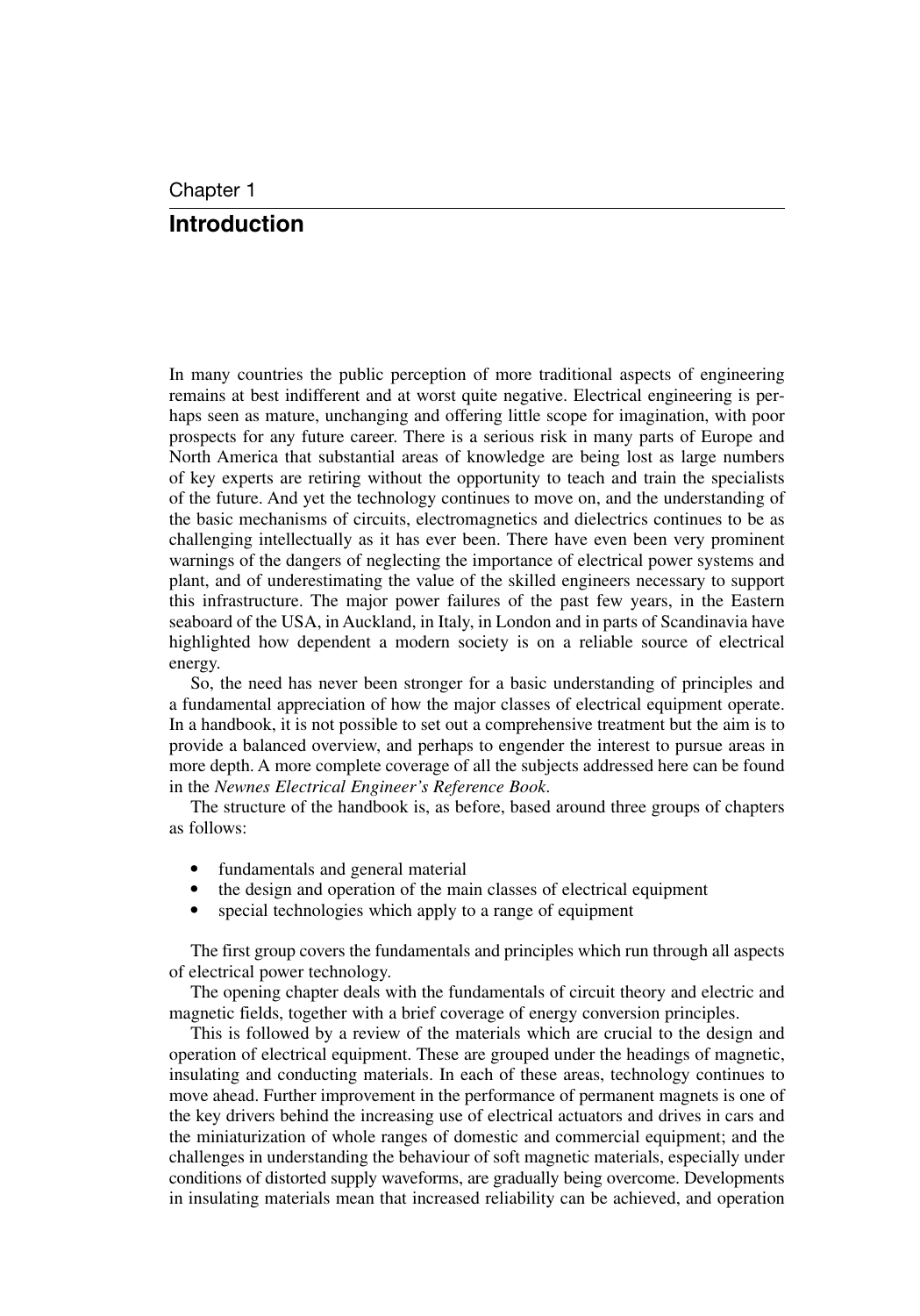at much higher temperatures can be considered. Under the heading of conductors, there are continuing advances in superconductors, which are now able to operate at liquid nitrogen temperatures, and of course semiconductor developments continue to transform the way in which equipment can be controlled.

Finally, in this opening group there is a chapter on measurement and instrumentation. Modern equipment and processes rely increasingly on sensors and instrumentation for control and for condition assessment and diagnostics, so in this chapter there are some changes in coverage, the emphasis now being on sensors and the way in which signals from sensors may be processed.

The next group of eight chapters form the core of the book and they cover the essential groups of electrical equipment found today in commerce and industry.

The opening five chapters here cover generators, transformers, switchgear, fuses and wires and cables. These are the main technologies for the *production and handling* of electrical power, from generation, transmission and distribution at high voltages and high powers down to the voltages found in factories, commercial premises and households. Exciting developments include the advances made in high-voltage switchgear using  $SF<sub>6</sub>$  as an insulating and arc-extinguishing medium, the extension of polymer insulation into high-voltage cables and the continuing compaction of miniature and moulded-case circuit breakers. A new section in the wires and cables chapter addresses the growing technology of optical fibre cables. Although the main use for this technology is in telecommunications, which is outside the scope of the book, a chapter on wires and cables would not be complete without it and optical fibres have in any case found a growing number of applications in electrical engineering.

The following four chapters describe different groups of equipment which *use or store* electrical energy. Probably the most important here is electric motors and drives, since these use almost two-thirds of all electrical energy generated. Power electronics is of growing importance not only in the conversion and conditioning of power, most notably in variable-speed motor drives, but also in static power supplies such as emergency standby, and in high-voltage applications in power systems. The range of batteries now available for a variety of applications is extensive and a chapter is set aside for this, including the techniques for battery charging and the emerging and related technology of fuel cells. If fuel cells fulfil their promise and start to play a greater part in the generation of electricity in the future then we can expect to see this area grow, perhaps influencing the generator and power systems chapters in future editions of the handbook.

The final group of four chapters covers subjects which embrace a range of technologies and equipment. There is a chapter on power systems which describes the way in which generators, switchgear, transformers, lines and cables are connected and controlled to transmit and distribute our electrical energy. The privatization of electricity supply in countries across the world continues to bring great changes in the way the power systems are operated, and these are touched upon here, as is the growing impact of distributed generation. The second chapter in this group covers the connected subjects of electromagnetic compatibility and power quality. With the growing number of electronically controlled equipment in use today, it is imperative that precautions are taken to prevent interference and it is also important to understand the issues which are raised by the resulting disturbances in power supply, such as harmonics, unbalance, dips and sags. The next chapter describes the certification and use of equipment for operation in hazardous and explosive environments; this covers a wide range of equipment and several different classes of protection. And finally, but perhaps most importantly, a chapter on health and safety has been added for this edition; this issue rightly pervades